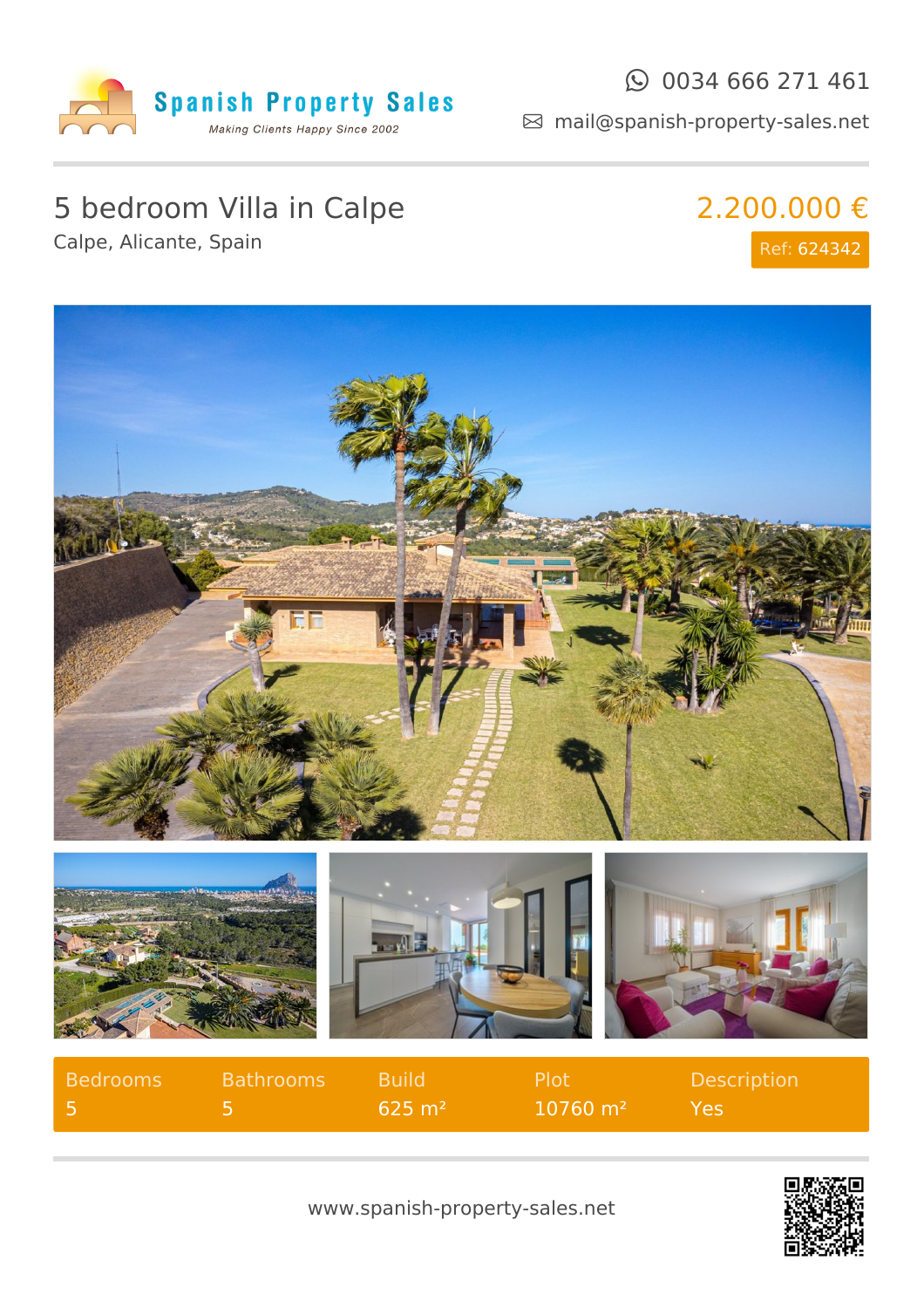

 $\odot$  0034 666 271 461

2.200.000 €

Ref: 624342

mail@spanish-property-sales.net

### 5 bedroom Villa in Calpe

Calpe, Alicante, Spain

#### Description

Magnificent villa with beautiful sea views in Calpe. For sale magnificent villa with sea views in Calpe, with a large plot of 10.760 m2. This imposing and stately villa is centred on a base of approximately 5.000 m2. On the rest of the plot there is a private water well with a 50.000 litre water deposit which supplies the entire huge lawned garden. In this villa, recently, a photovoltaic installation with 20 solar panels has been installed and they are already in full use. Very private, surrounded and fenced with large stone walls, the large parking area is accessed by an electric gate. Huge parking area for more than 6 vehicles. Entrance porch with hall, we access to the right to the enormous lounge dining room of almost 80 m2 which has several exits to the front porch / naya, and to the large side terrace. To the left of the entrance hall through the corridor we reach the fully equipped kitchen, with central island, dining room and access to the naya, there is a guest toilet, we continue and we have an office that can easily be converted into a bedroom, three other double bedrooms, with en suite bathrooms and large fitted wardrobes. At the end of the corridor we arrive at the master bedroom suite, which has a dressing room, a bathroom with shower and hydro-massage bathtub, and a small corner with table and chairs where you can have breakfast. In the corridor there is a door that leads to the double garage for two cars and there is also a small workshop. The house is distributed in a single floor of approximately 625 m2, of which 450 m2 are housing, the rest belongs to the machinery house for the heating and the swimming pool. Equipped with radiators and air conditioning equipment (Split hot/cold), marble floors and wooden windows with double glazing and electric blinds. Alarm system and oil central heating. Covered swimming pool with shower and private toilet. Imposing villa built in 1990, in impeccable condition, with only three steps up to the house level, panoramic views to the bay of Calpe and its imposing Ifach rock. In just 5 minutes by car we reach the centre of Calpe and its beaches, its extraordinary location makes it very easy to get to the village, without having to cross Calpe and without having to pass through urbanisations... The beautiful and touristic town of Calpe, a seaside town par excellence, enjoys an ideal climate to live all year round, with more than 13 km of coastline and wide beaches. It has more than 13 km of coastline with wide beaches lined with long promenades to enjoy on foot. At 120 km. from Valencia and about 60 km. from Alicante, Calpe has a beautiful fishing port where its famous fish auctions are held. There is a wide variety of restaurants in the port where you can enjoy good seafood gastronomy. Undoubtedly this town is worth a visit, it will fascinate you.